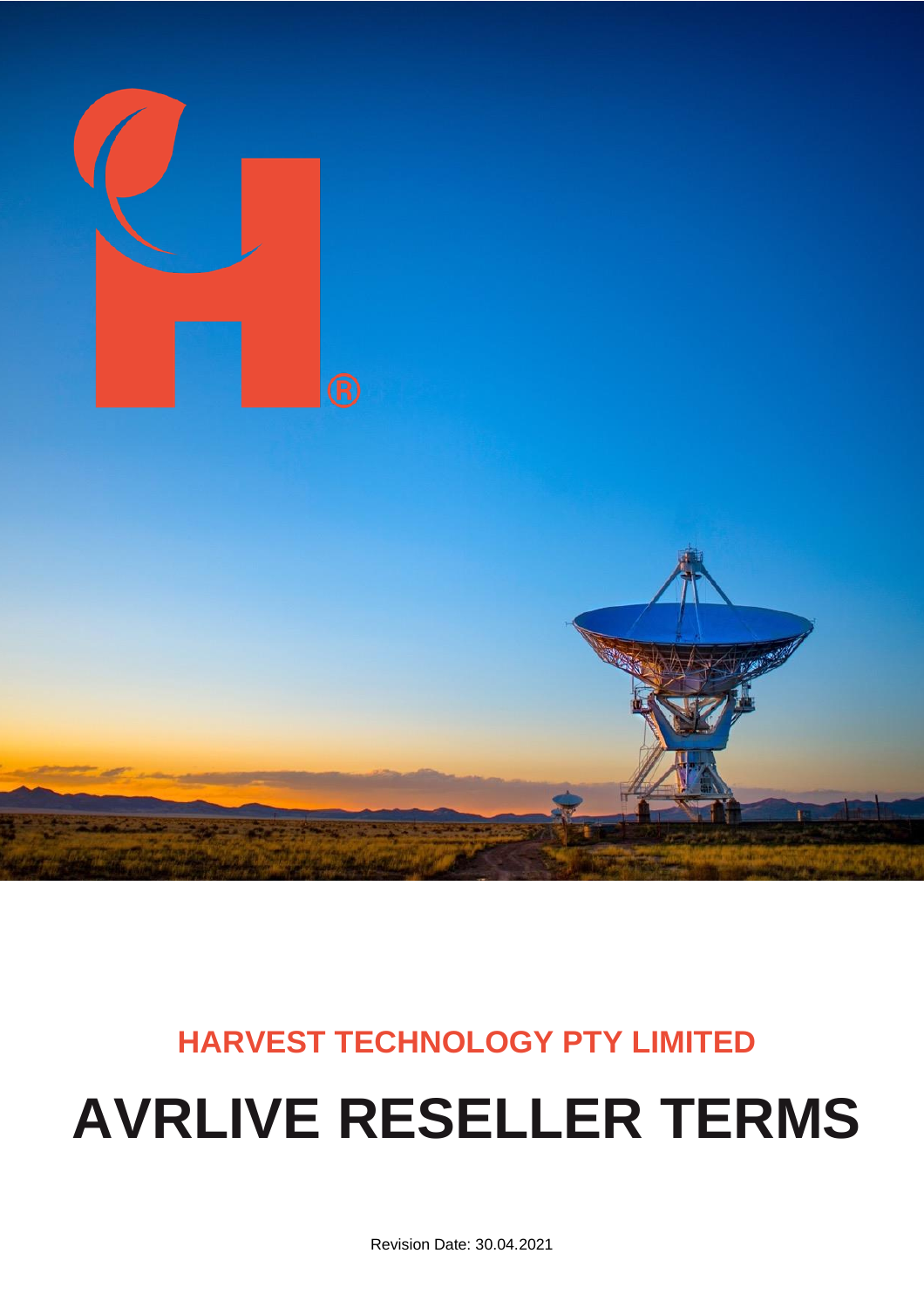

#### **Definitions**

1. In these Terms:

*"AVRLive Site"* means the AVR site platform provided by Harvest;

*"End User"* means any party to whom You have sold a subscription to the AVRLive Site pursuant to the Reseller Agreement;

*"Harvest"* or *"Us"* or *"We"* or "*Our*" refers to Harvest Technology Pty Ltd ABN 52 601 194 138;

*"Loss or Claim"* means any claim, demand, action, proceeding or judgment made or damage, loss, obligation, cost, expense or liability incurred, however arising and whether present or future, fixed or unascertained, actual or contingent;

*"Privacy Policy"* means Our privacy policy available at [harvest.technology/terms-and-conditions;](https://www.harvest.technology/terms-and-conditions)

*"Related Body Corporate"* has the meaning given to it in the *Corporations Act 2001* (Cth);

*"Reseller Agreement"* means the reseller agreement to which these Terms are annexed;

*"Terms"* means the terms set out in this annexure;

*"Users"* means Your employees whom You permit to access the AVRLive Site from time to time in accordance with these Terms;

*"You"* or "*Your*" means the party who has entered into a Reseller Agreement with Us;

*"Your Content"* has the meaning given to it in clause [14](#page-3-0) of these Terms.

#### **Accessing the AVRLive Site**

- 2. We will only permit You and Your Users to access the AVRLive Site if You have entered into a Reseller Agreement with Us and that agreement remains on foot.
- 3. Subject to clause 4, You acknowledge and agree that:
	- a. You and Your Users will have limited access to the AVRLive Site for the sole purpose of setting up, configuring and administering access to the AVRLive Site for Your End Users and otherwise complying with Your obligations under the Reseller Agreement;
	- b. without limiting Harvest's other rights under these Terms, Your access (and Your Users and Your End Users' access) to the AVRLive Site will be:
		- i. suspended if You fail to pay the applicable fees pursuant to the Reseller Agreement; or
		- ii. cancelled if the Reseller Agreement ends.
- 4. You are responsible for providing, at Your own expense, all equipment necessary to use the AVRLive Site, including a computer, modem, and Internet access (including payment of all fees associated with such access).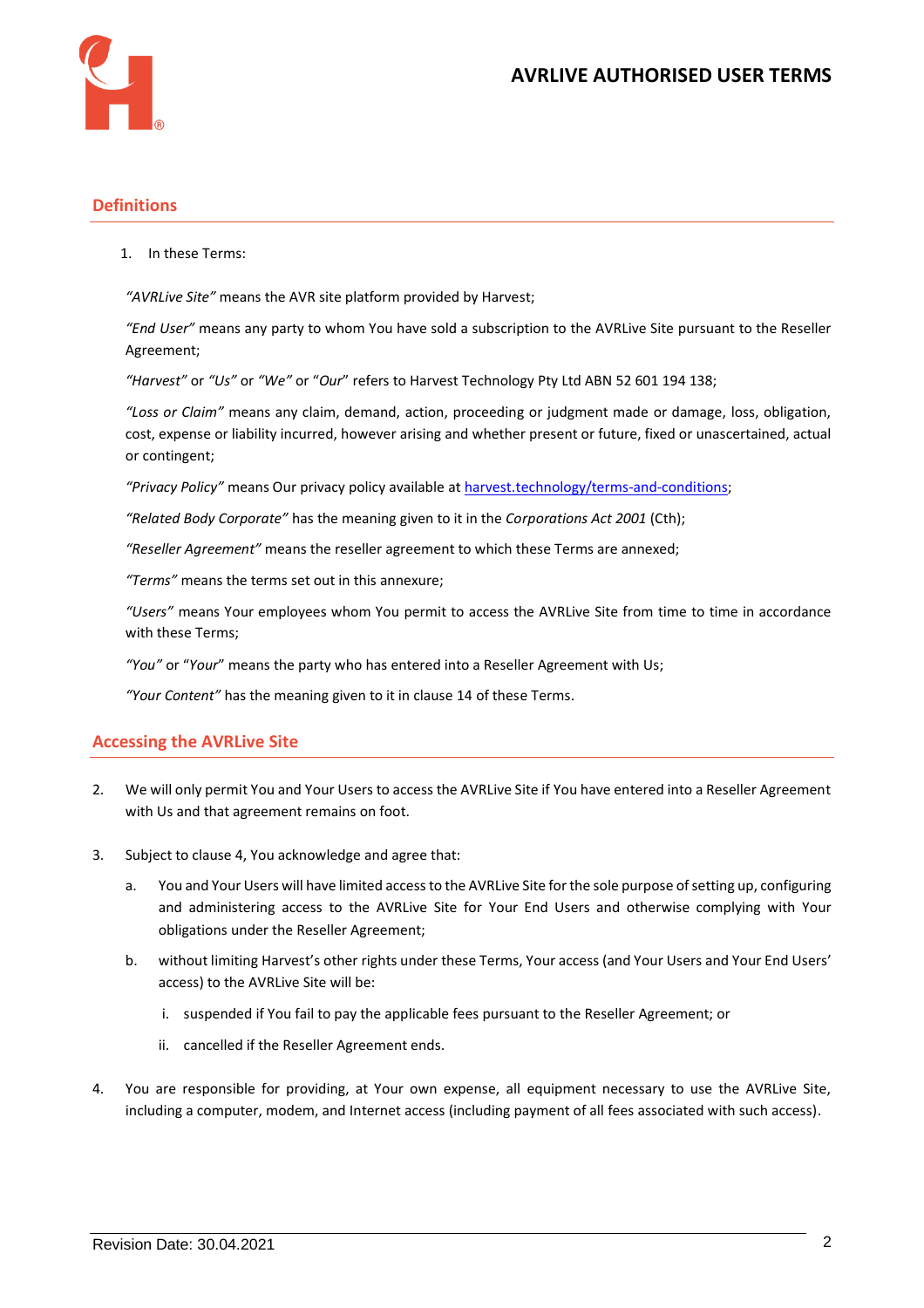

#### **Conduct on the AVRLive Site**

- 5. You must not, and must ensure that Your Users do not:
	- a. transfer or assign their access credentials to the AVRLive Site to a third party without Our written permission;
	- b. attempt to reverse engineer, disassemble, or decompile the AVRLive Site or determine or attempt to determine any source code, algorithms, methods or techniques used or embodied in the AVRLive Site;
	- c. create or attempt to create any competitive product or any service (or assist anyone else to do the same) which has features or functionality the same as or similar to the features and functionality of the AVRLive Site or copy any features, functions, graphics or interfaces of the AVRLive Site;
	- d. exploit or use the AVRLive Site otherwise than as permitted under these Terms;
	- e. use the AVRLive Site in a manner which causes damage to the AVRLive Site or any of Our equipment or infrastructure, or Our reputation or brand;
	- f. interfere with anyone else's use of the AVRLive Site or attempt to access the content created by End Users or other users of the AVRLive Site which is not available to You;
	- g. circumvent the user authentication process or security of the AVRLive Site; or
	- h. make any use of the AVRLive Site or its content that violates any applicable law or regulation.

#### **Security and Passwords**

- 6. You are solely responsible for maintaining the confidentiality of Your password(s) (including those of Your Users) to the AVRLive Site.
- 7. You are solely responsible for any invitation sent to End Users to access the AVRLive Site and Harvest is not liable for any Loss or Claim incurred due to any mistake or error by You in respect to the same (including by sending such an invitation to the incorrect party).

#### **Intellectual Property**

- 8. Subject to Your compliance with the Reseller Agreement and these Terms, We grant to You and Your Users a right to use the AVRLive Site for the sole purpose of setting up, configuring and administering access to the AVRLive Site for Your End Users in accordance with these Terms and the Reseller Agreement.
- 9. You acknowledge and agree that all content on the AVRLive Site is protected by copyright, trademarks, patents and/or other proprietary rights and laws, and is either the property of Harvest or has been licensed for use by Harvest.
- 10. You and Your Users are only permitted to use the AVRLive Site as expressly authorised by Harvest.
- 11. You and Your Users may not copy, reproduce, modify, republish, upload, post, transmit, or distribute any part of the AVRLive Site in any form or by any means without prior written permission from Us.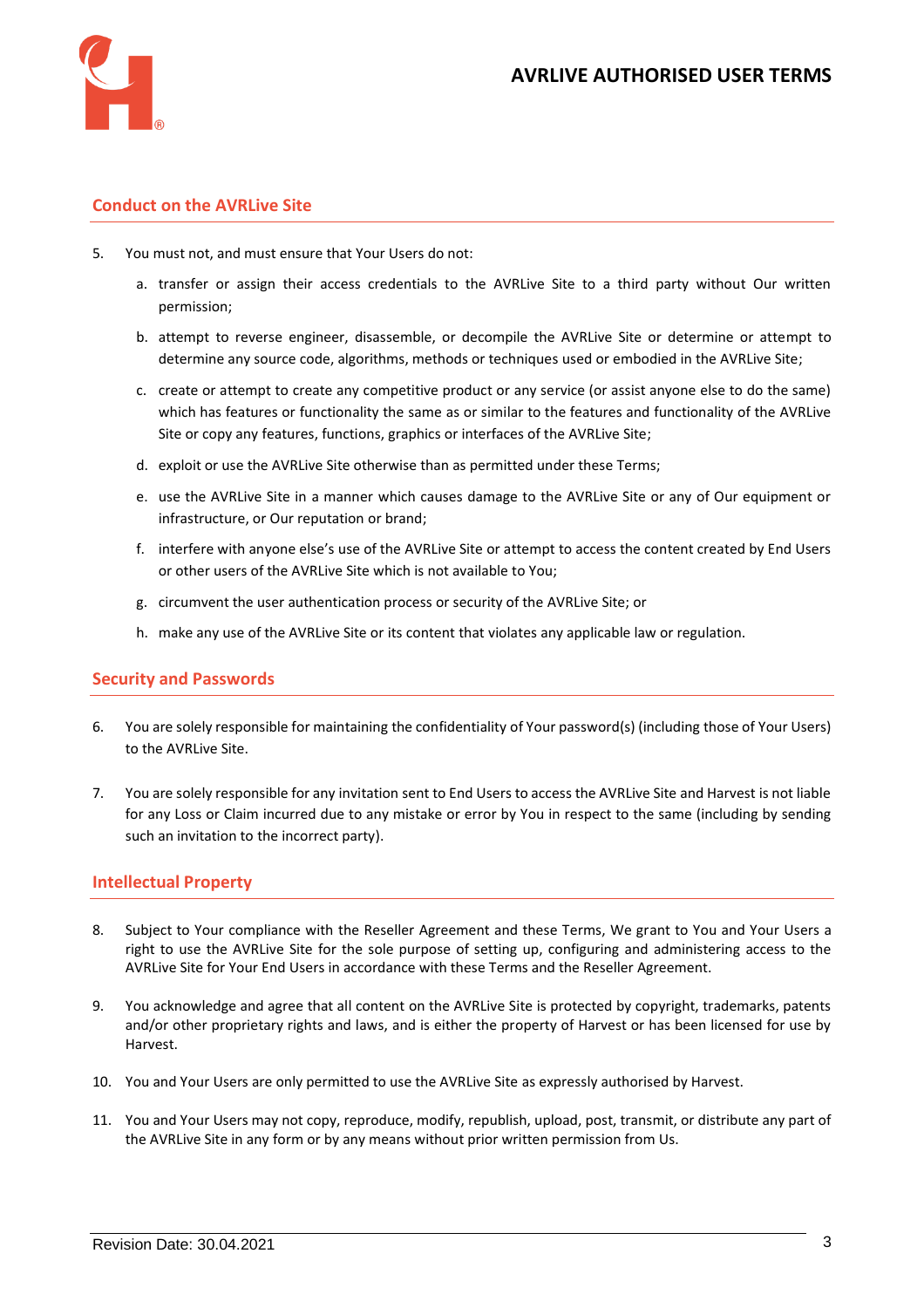

### **AVRLIVE AUTHORISED USER TERMS**

- 12. You acknowledge that "Harvest Technology", "Infinity", "AVR Live" and all other trademarks, trade names and other product and service names and logos on or in the AVRLive Site, are owned or licensed by Us and are protected by applicable trademark and copyright laws.
- 13. We respect the intellectual property of others, and We ask You and Your Users to do the same.

#### **Your Content**

- <span id="page-3-0"></span>14. You acknowledge and agree that:
	- a. You and Your Users will be required to upload to the AVRLive Site certain details about End Users in order to setup, configure and administer access to the AVRLive Site for those End Users in accordance with these Terms (**Your Content**);
	- b. We will use Your Content to provide the AVRLive Site to You and Your End Users during the term of the Reseller Agreement and We may use Your Content following its termination or expiry to continue to provide the AVRLive Site to End Users where required to do so; and
	- c. Your Content will otherwise be handled by us in accordance with the Reseller Agreement and Our Privacy Policy.
- 15. We may remove any of Your Content if We reasonably consider that it breaches any law or third-party rights or otherwise does not comply with these Terms.

#### **Acknowledgements**

- 16. You acknowledge and agree that:
	- a. access to the AVRLive Site may be subject to temporary interruptions; and
	- b. Harvest is not liable for delays and disruption due to the failure of any third-party networks.

#### **Indemnity**

- 17. You indemnify and hold Harvest, its Related Bodies Corporate, its directors, officers and employees, harmless from and against any and all Loss or Claims arising out of:
	- a. a breach of the *Privacy Act 1988* (Cth) or an infringement of any third party's rights in connection with the use of Your Data as contemplated in this agreement;
	- b. Your Content You upload to the AVRLive Site;
	- c. Your use of the AVRLive Site;
	- d. Your invitation of End Users to the AVRLive Site; or
	- e. Your breach of these Terms